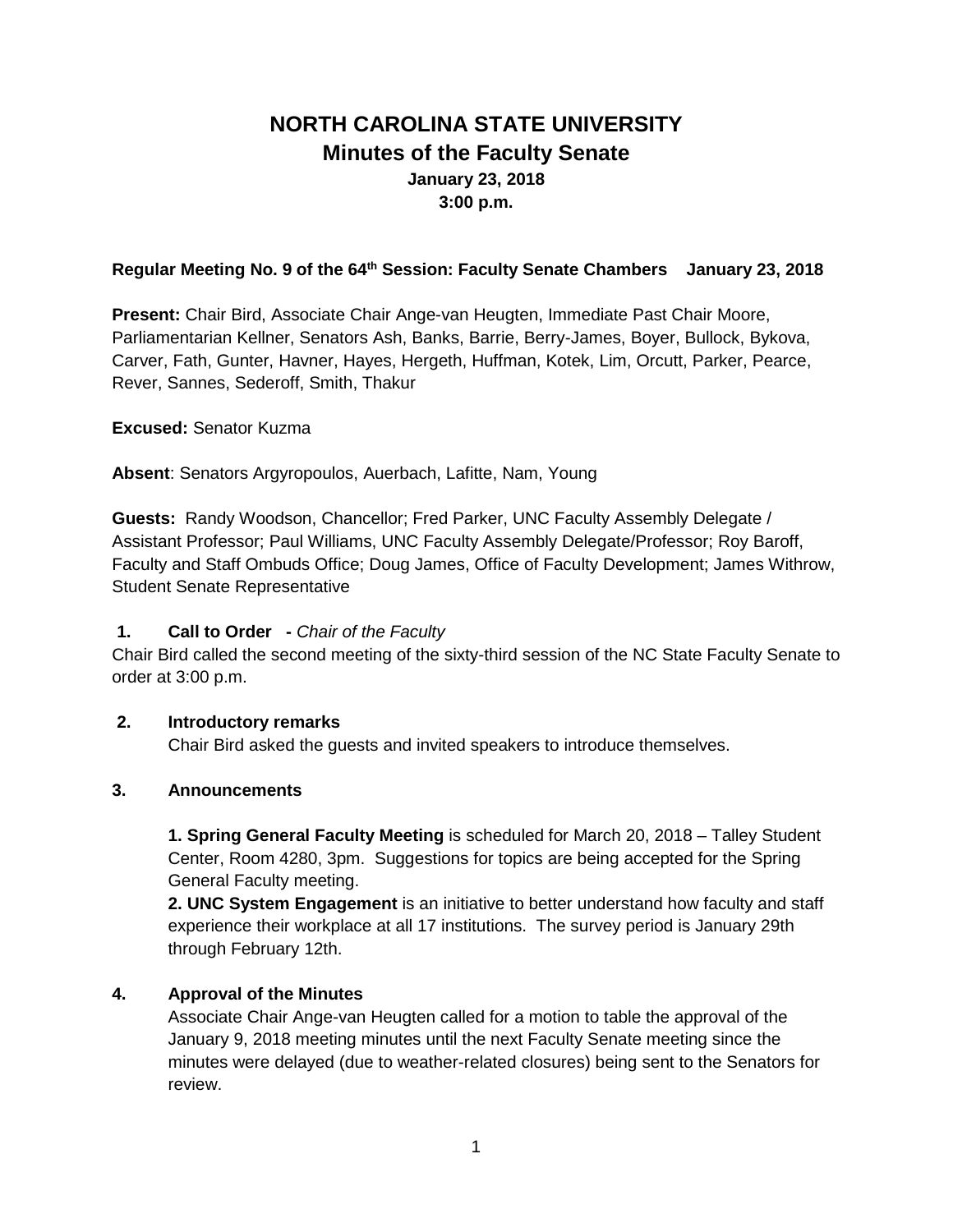Both the January 9, 2018 and the January 23, 2018 meeting minutes will be presented for approval at the next Faculty Senate meeting on February 6, 2018.

#### **5. Chancellor's Remarks and Q/A -** *Randy Woodson, Chancellor*

Chancellor Woodson welcomed everyone and explained to the Faculty Senate why the Provost was not able to attend the Faculty Senate meeting due to the Board of Governor's meeting coming up this week.

Chancellor Woodson recognized many of the NC State faculty for recent accolades and awards.

He stated that there are many faculty from NC State who have been inducted into the National Academy of Inventors. One of those is Don Bitzer, who is a Professor in the College of Engineering and is likely one of our few faculty who has also won an Emmy, which was given to him for an invention that was used in the early plasma television screens.

Chancellor Woodson recognized Bill Ditto, who was also inducted into the National Academy of Inventors for his discoveries in CHAOS theory and how it is applied to complex quantum computing.

These two additions, he added, will bring the number of inductees from NC State to nine, which is the same number of inductees from Cornell University.

Chancellor Woodson recognized John Thomas, the John S. Wrisley Professor in the Department of Physics, who was elected a Fellow of the AAAS Society, a great honor.

Chancellor Woodson recognized Rodolphe Barrangou for yet another recognition. "Dr. Barrangou is an outstanding professor in the Department of Food Bioprocessing and Nutritional Sciences and has been named as one of the key awardees for the National Academy of Sciences for the second year." He commented that last year, he won the Molecular Biology Prize from the National Academy and this year he is the recipient of the 2018 National Academy of Science Prize in Food and Agriculture Sciences for his discovery of the genetic mechanisms and proteins driving CRISPR-Cas systems.

Christine McGahan has been recognized for her work in Molecular Biomedical Sciences and was the head of that department for a long time. She has been appointed as Dean of the College of Sciences and has just been elected as the leader of the International Society for Higher Research.

"We are proud of all of our faculty and as we roll out the third and final implementation plan for our Strategic Plan, we need to focus on faculty retention and faculty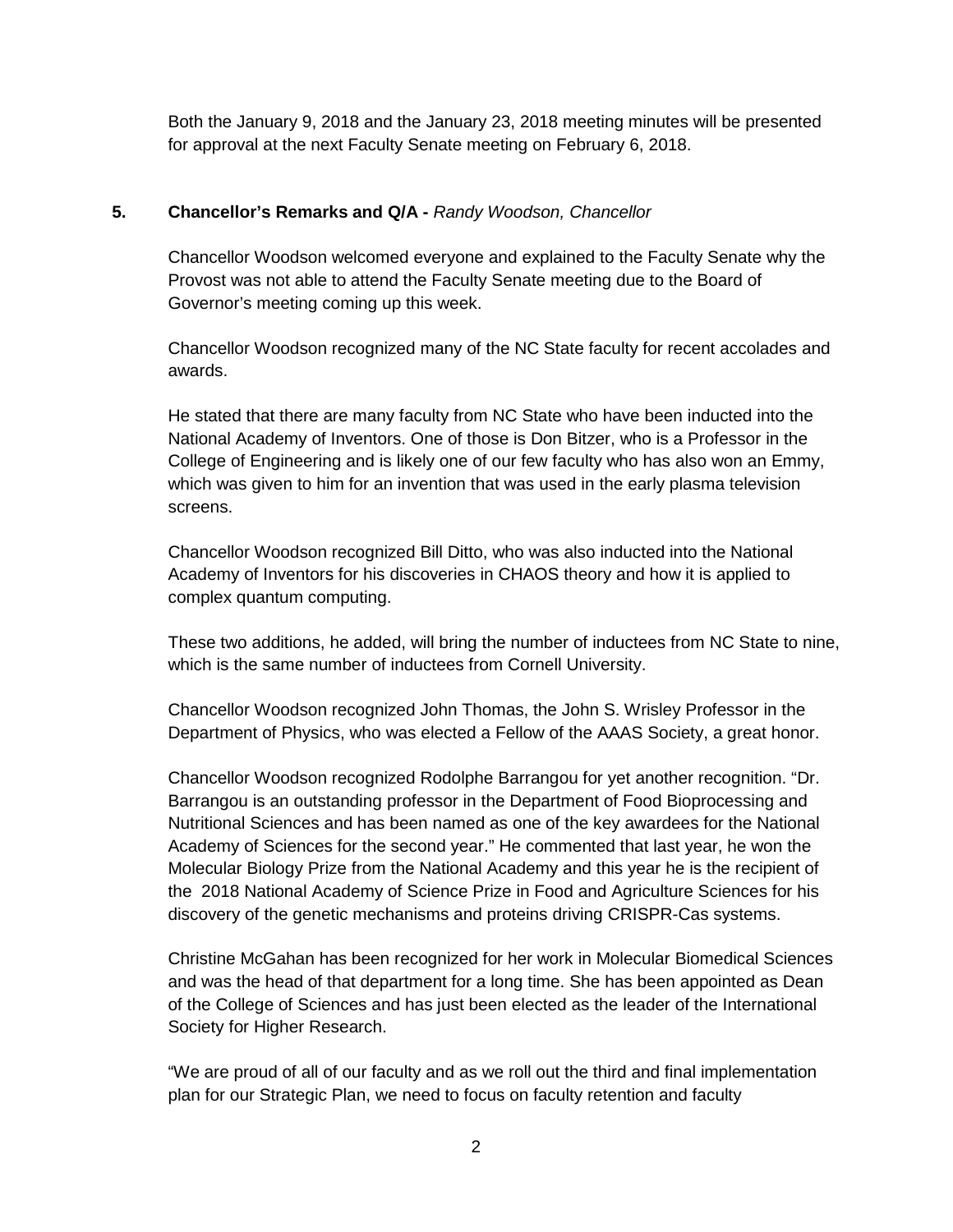compensation to make sure that we continue to move our faculty forward in an environment where that's been a challenge for us with funding from the state."

Chancellor Woodson commented that NC State has been recognized recently in a number of rankings. "Kiplinger named us the top 10 best buy in the United States – we are  $9<sup>th</sup>$  for in-state students among all universities in the country and  $7<sup>th</sup>$  for out-of-state students. UNC Chapel Hill was ranked number one for in-state students and number 4 for out-of-state. So this is great for North Carolina to have its two flagship universities recognized in this way. This is a tribute to both what we do academically but also the investments over the years from the state."

The Chancellor then mentioned a recent article that came out of the Milken Institute that recognized states across the nation for those that had the universities that received the most funding from the private sector. "North Carolina was ranked number one in the country because of two universities – NC State University and Duke University. Duke is number one overall and we are number 12 overall in industry funding for research. If you look at universities on the public side of that list, we are number five and if you look at universities that do not have human medical schools, we are actually number two among all publics for research funding for industry."

Chancellor Woodson shared that the UNC System's Board of Governors has recently commissioned, at the request of the NC General Assembly, a document describing all 17 constituent institutions' investments in diversity and inclusion. He added that the implications of this is that some members of the Board and probably some members of the General Assembly do not believe that these investments are critically important. He stated that President Spellings has asked him to speak to the Board about the importance of this funding and that he has a number of points he intends to make, including the economic imperative that is associated with diversity and inclusion. He stated, "The expectation of companies hiring our NC State graduates are high in regard to cultural competency and many of the industries that hire a lot of our graduates are struggling to hire diverse candidates." Chancellor Woodson added that he is hoping that some of the economic imperative, in addition to the social and intellectual imperative associated with diversity will resonate with some of these board members who need to understand that we spend these resources because we are trying to help our students be successful while they are on campus and when they graduate.

Chancellor Woodson asked for questions or thoughts from the Faculty Senate on this topic:

*Senator Hayes*: When it comes to research, I would say that the reason why diversity becomes important is that if you have two people with the same perspective, if you're trying to come up with new ideas, you need to have new perspective and different ways to look at things. Without that diversity when generating new ideas, it is anti-progressive to do so and it undermines the ability to come up with new ideas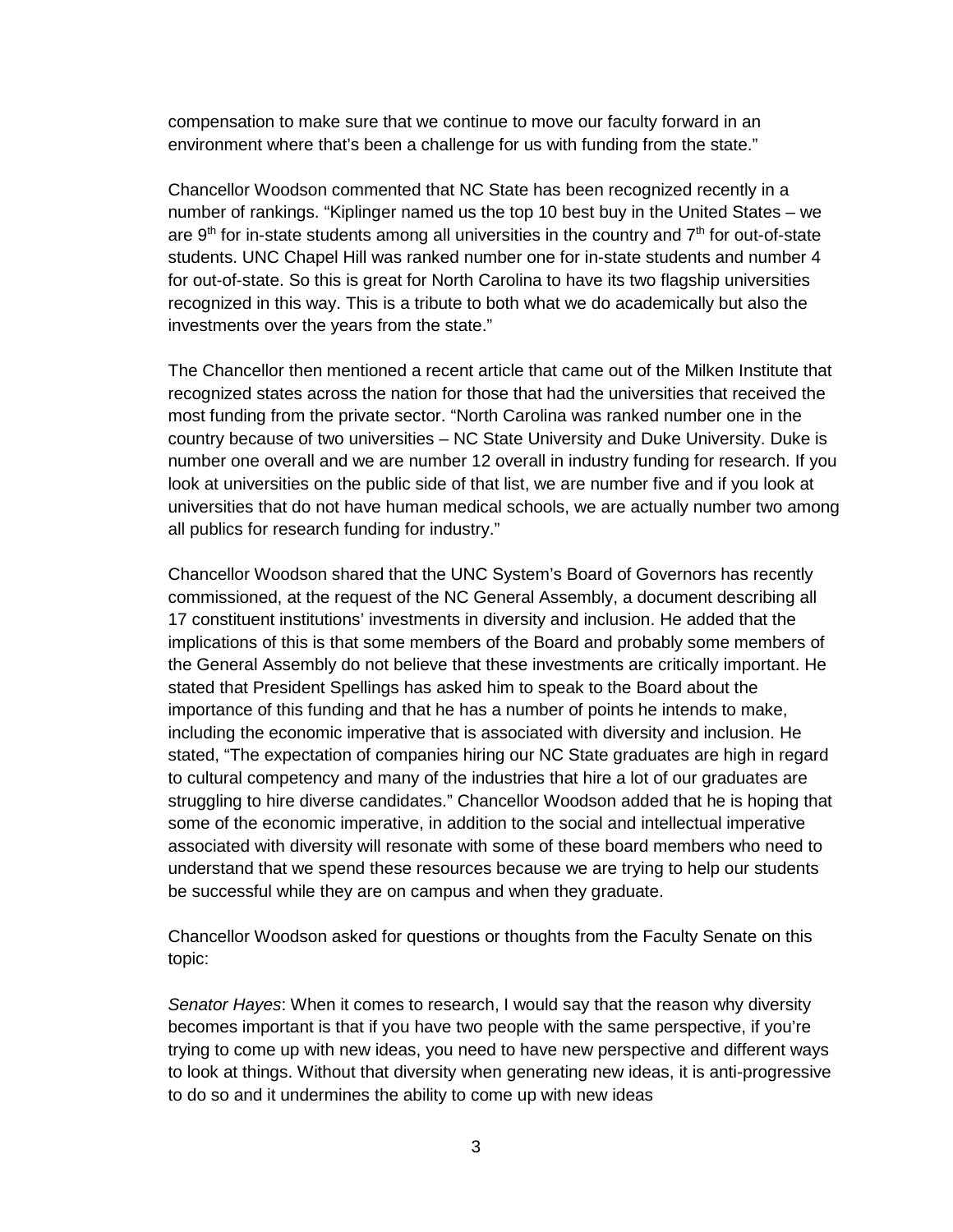Chancellor Woodson responded that he has seen a recent study from Poole College of Management and read a brief summary that talked about companies that make critical investments in diversity being more innovative, have a greater pipeline of discovery, etc.

Senator Parker stated that this study cited MetLife, who stated that they could hire 100% of our IT students but they choose, in addition to the IT students, students out of English, philosophy, etc. He added that in this type of field, hiring students with varying schools of thought that are more holistic is important. "The cohort that Met Life just took on, I think it was one-third that was not IT, or something along those lines." He added that SAS does the same.

Senator Berry James shared that she was just back from a trip to Washington, DC and was in a group of people who talked about the imperative with respect to diversity in students and also faculty. She added that they had spoken about some of the consistent and persistent policies that exist in the field of public policy, public administration and public affairs. She stated that she was invited to the table because NC State hosted the National Social Equity Leadership Conference, which is hosted by the National Academy for Public Administration. She stated, "Out of that came a knowledge base, and our knowledge base is still alive and well for people who have interest around social equity and what social equity is and how social equity impacts the disparities in health and education and employment and matters of justice and that kind of thing." She added that up to now, about 2,000 people have tapped into that knowledge base to see what the conversation is really all about. Dr. Berry-James stated, "In October of 2017, I was awarded the Social Justice Curriculum Award for innovation in teaching." She then described some of the issues that have been discussed and that the coming together of people with diverse experiences with access to underrepresented minority communities and the ability to bring people together to work on these complex problem sets is crucial. She added that they seemed to realize that diversity or the lack of diversity has been persistent and consistent over decades now and so it does require the best and the brightest to come together and work on these issues in a meaningful way, which has a practical and prominent impact on business.

Senator Bykova commented that unfortunately, very often we understand diversity in a very narrow way – only in terms of gender, race, etc. She added, "We have a lot foreigners on campus, so to say, in terms of ethnicity, in terms of background, in terms of coming from different countries." She added that this is also very important because all of these people who are coming from abroad and having this education from abroad, they contribute to diversity. This is true for both students and faculty.

Chancellor Woodson responded that this is a point that has been discussed. He added that he is sure that the Legislature who wrote this legislation and the Board that followed up with it was thinking in a very narrow way. He stated that when we did the calculations on all the diversity programs at our university, we thought about it in the broadest sense.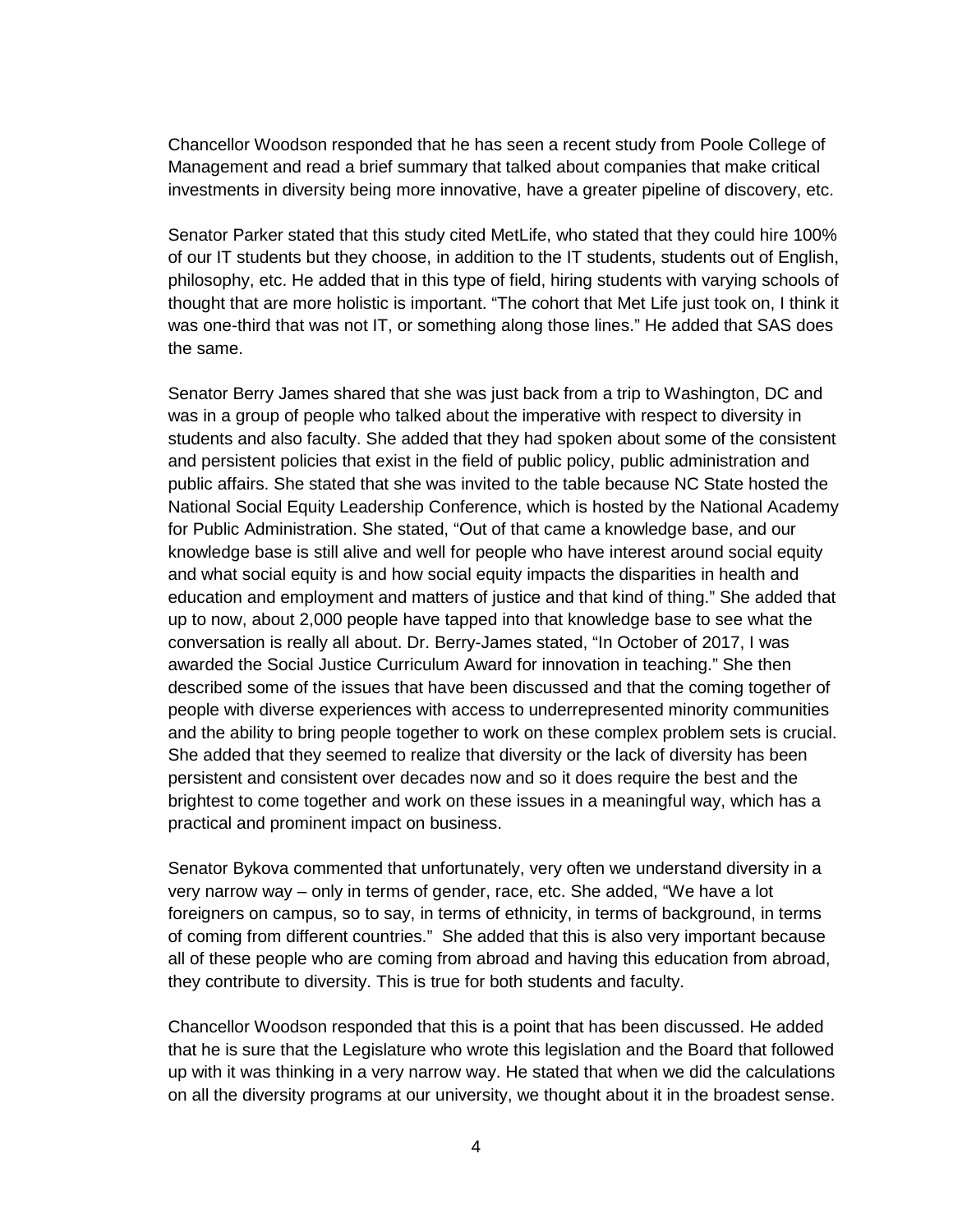He explained that this year, the university set up a Veterans Affairs office because many of our returning veterans need assistance in adjusting to the university environment. He added that they are under-represented and they are struggling just like other underrepresented groups do. Chancellor Woodson stated that they want the Board to understand how broadly this is being looked at because at the end of the day we are being held accountable for producing talent that is ready to succeed in a diverse world.

*Senator Parker:* What kind of impact does it have to take someone out of a poor county in North Carolina, educate them and then send them back to be a role model for other people in that county? He added that one common way of elevating your status in life is to go get educated.

Chancellor Woodson responded that he, and likely others in the room, came from a poor, rural background and now I'm a University Chancellor and you are University Faculty. "Honestly, I think in America and certainly North Carolina, one of our biggest social challenges is the rural / urban divide. Our state is a great postcard for this because we have lost so many opportunities in rural counties." He added that one of the challenges we face is that there are parents of children in rural counties who do not want their kids to come to NC State because they don't think they'll ever go back home; and chances are pretty good that they are right. This is a very good point – this is what higher education does; it transforms lives.

*Senator Sederoff*: Just to reinforce what was said about the rural / urban divide, perhaps the Board of Governors will be more sympathetic in solving this problem in terms of reducing the disparity between rural and urban communities. He added that there was a recent article in the *Wall Street Journal* regarding California using socio-economic class as criteria for admissions because they were barred by law from using Affirmative Action. They found this to be very successful and in fact, they solved problems of diversity. This may be a win / win situation, focusing on addressing the urban / rural divide and the disparity in socio-economic status in counties in different parts of the state. This may be a very good thing to tell the Board about – good for the University and for the state of North Carolina.

Chancellor Woodson responded that the Strategic Plan for the UNC system is focused on enhancing access for rural and low-income students. "Carolina and NC State, in particular, are being pushed hard to be a big part of the solution to that problem. We are excited to do that." He added that he will tell the Board that if we are going to be successful with that initiative, not only do we have to raise the funds necessary to support financial aid, but we have to have the kind of infrastructure here to help those students be successful. "Many of the students coming from rural backgrounds or who are first generation college students do not have the infrastructure around them that we need to put around them." Chancellor Woodson went on to cite the cover of the *Chronicle of Higher Education*, which referenced the Gallup organization that has partnered with Purdue University for the last five years to run a poll of graduates five and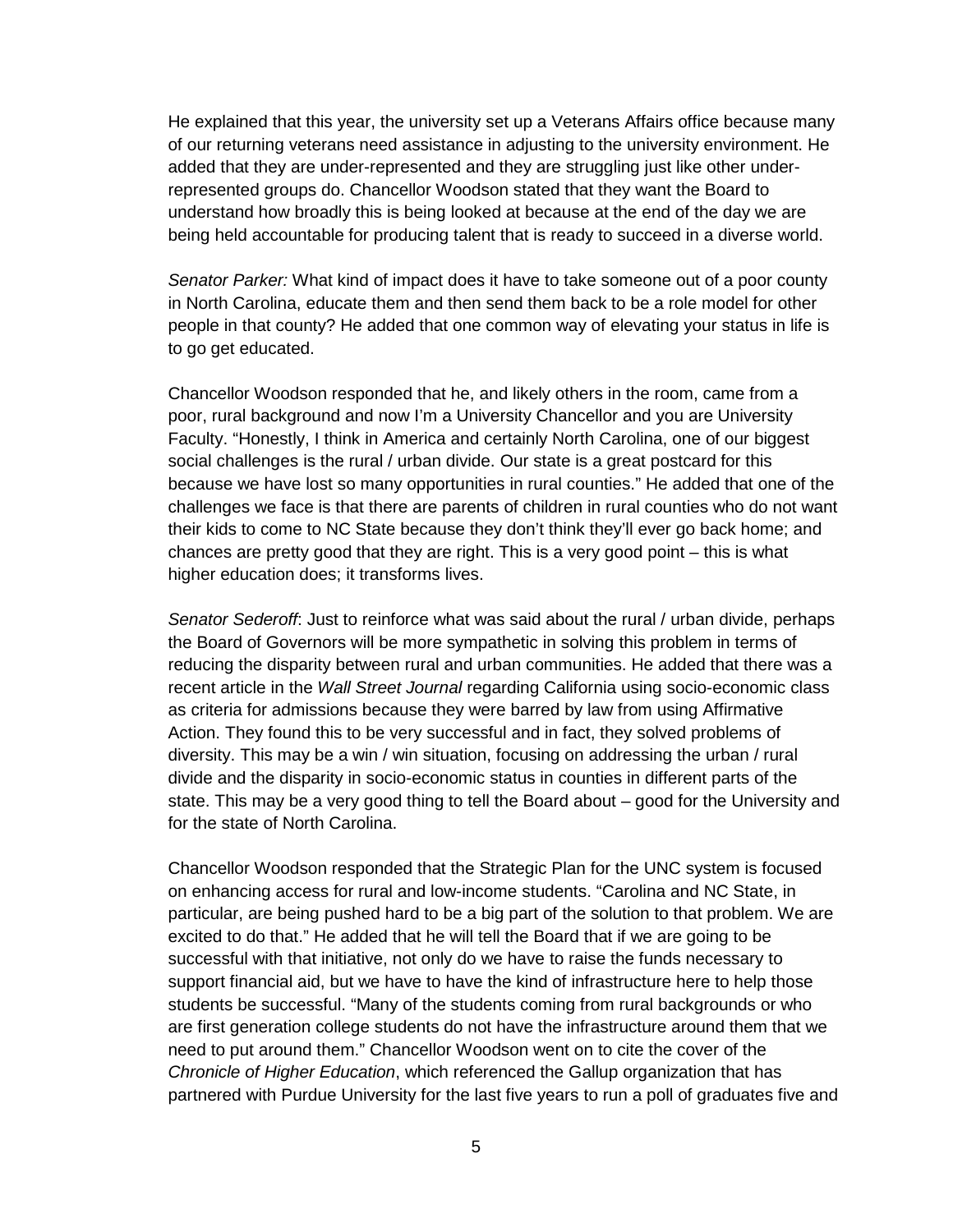ten years out of all universities. He added that the number one thing that impacts a student's success after graduation is identifying and relating to a key mentor or mentors in the university that they came from. "You all do it, but these offices that we talk about are a big part of that as well."

# **7. Old and New Business**

#### **Old**

a. Representative to Academy for Outstanding Engaged Faculty's award committee.

Thank you to Senator Jeremiah Feducia for serving on this committee.

#### **New**

a. Spring Elections for Senate Seats and Committees Jeannette Moore, Immediate Past Chair of the Faculty

b. Chair-Elect of the Faculty, Call for nominations Carolyn Bird, Chair of the Faculty

Past-Chair Moore was recognized to discuss upcoming Senate Elections. She stated that 22 of 37 seats in the Faculty Senate would be up for a vote. She went through College-by-College in order to identify what seats are up for election for the next academic year:

## **College of Agriculture and Sciences**

- Two senators are rotating off: Sarah Ash and Chris Gunter. Dr. Moore thanked them for their service and reminded them they would be eligible again after two years if they would like to return.
- Continuing Senators: Kimberly Ange vanHeugten and Sophia Kathariou until 2019
- Donna Carver has indicated she will be on ballot again
- Dr. Moore has received one name that would like to be on the ballot but that will leave one spot vacant. She encouraged the Senators from the College of Agriculture and Life Sciences to speak with their colleagues to see if they are interested in being on the ballot

# **College of Design:**

- Tom Barrie has indicated that will be on ballot for next term
- Brian Laffitte is ending his term and has not responded as to whether he would like to be on the ballot
- She encouraged the Senators from the College of Design to speak with their colleagues to see if they are interested in being on the ballot

# **College of Education:**

- Angela Smith is continuing until 2019
- Deniz Eseryel is finishing her first term and has agreed to be on the ballot again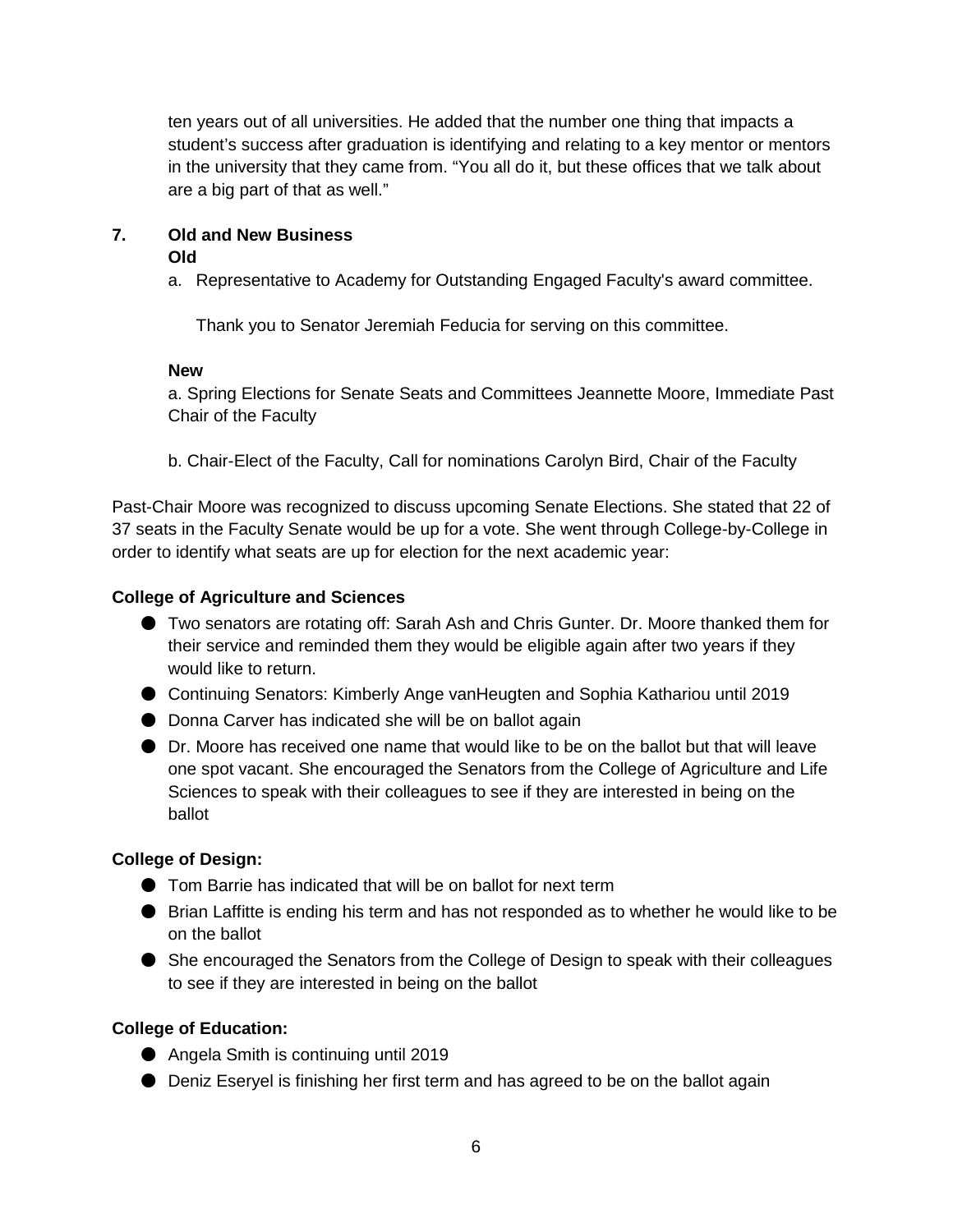● If there are other candidates who would like to be on the ballot, please let Dr. Moore know.

## **College of Engineering:**

- We have had a vacant seat for the entire year, which was unable to be filled
- Continuing as Senators are Robert Hayes, PK Lim and Harry Perros
- Up for re-election is Chang Nam, who is on Sabbatical and has notified us that he does not wish to be on the ballot
- Kerry Havner will be willing to be on the ballot if no one else is available to do so he has served for a total of 10 years.
- She encouraged the Senators from the College of Engineering to speak with their colleagues to see if they are interested in being on the ballot

#### **General Constituency:**

● Both Josh Boyer and Darby Orcutt are continuing

## **College of Humanities and Social Sciences:**

- Two people will have to rotate off for at least two years since they are completing their second terms – David Auerbach and Karen Bullock
- Marina Bykova is continuing until 2019
- Rajade Berry-James and Jennifer Kuzma are completing their first term and are willing to be on the ballot again
- Since more names are needed on the ballot, she encouraged the Senators from the College of Humanities and Social Sciences to speak with their colleagues to see if they are interested in being on the ballot

#### **Poole College of Management**

- Doug Pearce is continuing until 2019
- Neal Parker is willing to be on the ballot
- Greg Young is retiring and does not want to be on the ballot
- Paul Williams has agreed to be on the ballot

#### **College of Natural Resources:**

- Dimitris Argyropoulos is continuing until 2019
- Ron Sederoff is up for re-election but he has not yet decided if he will be on the ballot again
- At least one more person is needed so she encouraged the Senators from the College of Natural Resources to speak with their colleagues to see if they are interested in being on the ballot

#### **College Of Sciences**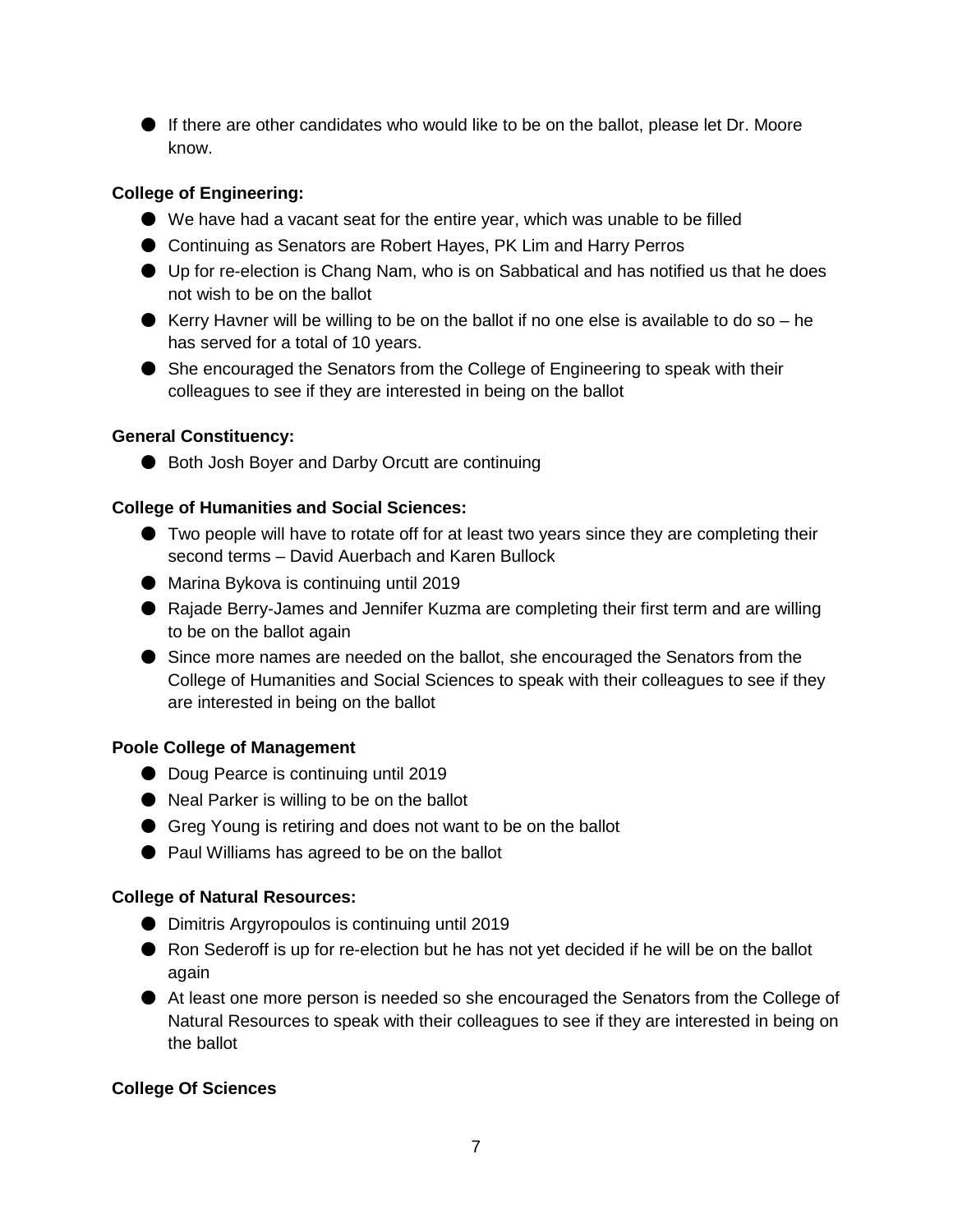- Alton Banks is rotating off since it is the end of his second term
- Paul Huffman will continue until 2019
- Jeremy Feducia will be on the ballot again
- Mary Beth Hawkins is willing to be on the ballot again
- Jane Lubischer is willing to be on the ballot but if there are other names interested, please let her know

#### **College Of Textiles**

- Helmut Hergeth is continuing on until 2019
- Richard Kotek has agreed to be on the ballot again
- If there are others interested, please let her know

#### **University College**

- Beth Fath is continuing until 2019
- Matt Rever is finishing his first term and has agreed to be on the ballot for a second term
- If there are others, please let her know

#### **College of Veterinary Medicine**

- Phil Sannes is continuing until 2019
- Sid Thakkur is willing to be on the ballot for another term
- If there are others, please let her know

Dr. Moore commented that as the Senators talk to people who want to be on the ballot, or who they think would be good to have on the ballot, make sure that they have Tuesday afternoons free in order to attend Faculty Senate meeting and the committee meetings on alternate Tuesdays. She reminded the Senators that all candidates need to be at least three-quarter time faculty members to serve on the Senate and it can include Department Heads but not those whose rank is beyond that level. She encouraged the Senators to assist in helping to get a full contingent of candidates for this year's ballot.

#### **Spring Elections**

Chair Bird reminded the Senators that spring elections would also include the election of the Chair-Elect of the Faculty. She reminded them that she sent an email to them that included a description of the duties of the Chair-Elect, and information regarding nominations. "Each Senator is able to provide one nomination for Chair-Elect. It can be from amongst the Faculty Senate or amongst the general faculty." She reminded them that they were also able to selfnominate in addition to nominating a colleague. Chair Bird encouraged the Senators to talk to anyone they were planning to nominate to make sure they are able to commit to the role and the meeting times. She added that she would like to have nominations by Wednesday, February  $14^{th}$ .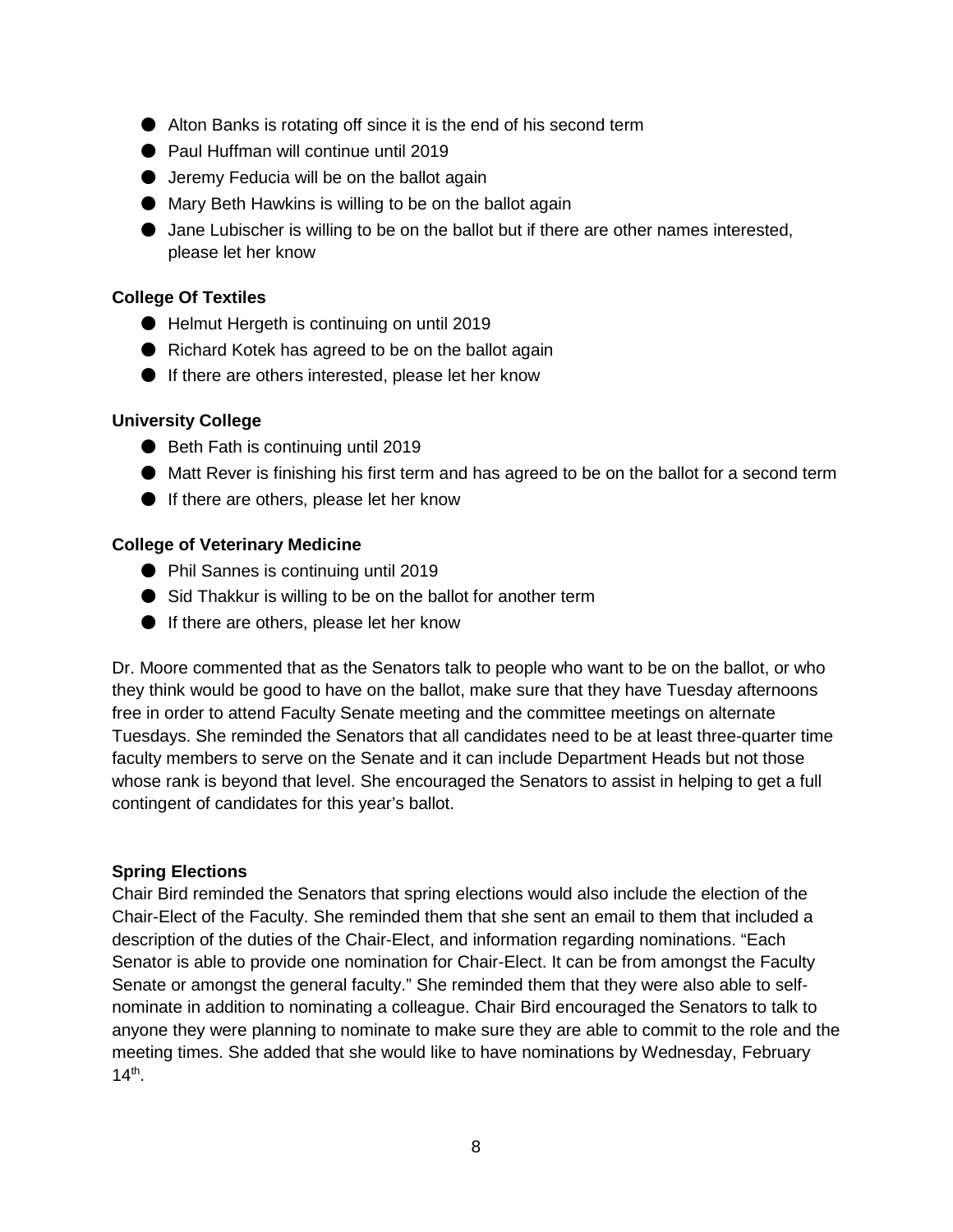Chair Bird requested the Senators copy Past Chair Jeannette Moore when sending in nominations.

Past Chair Moore added that to those who are rotating off the Senate and are not retiring, they are eligible to run for Chair, as well as if they are currently a sitting Senator.

# **8. Faculty Assembly Update**

*Alton Banks, Faculty Assembly Delegate Fred Parker, Faculty Assembly Delegate Paul Williams, Faculty Assembly Delegate Robert Hayes, Faculty Assembly Delegate*

**Background:** NC State University is a five-delegate institution based on the size of its faculty. Our fifth delegate is the Chair of the Faculty, Carolyn Bird.

Senator Alton Banks provided a background of the UNC Faculty Assembly.

The UNC Faculty Assembly was established in 1972 at the request of then UNC President William Friday. The Assembly serves the President, UNC General Administration, the Board of Governors, The NC General Assembly, and campus faculty and administrative bodies, as a faculty advisory body on system-wide issues. The UNC Faculty Assembly meeting at least five times and typically six times each academic year.

# **Objectives and Functions**

- The Faculty Assembly of the University of North Carolina shall gather and exchange information on behalf of the faculties of the constituent institutions of the University of North Carolina
- The Assembly shall, through appropriate channels, advise the Board of Governors of the UNC, the General Assembly, and other governmental agencies and officers on matters of university-wide importance
- The Assembly shall advise and communicate with the President of the University of North Carolina with regard to the interest of the faculties and other matters of university-wide importance.

#### **Who can serve?**

- Delegates must be full-time members of the voting faculty of their home campus.
- Each of the constituent campuses chooses its Assembly delegation according to procedures established by campus governance bodies.
- The size of delegations is proportionate to the number of budgeted full-time faculty positions on campus; the representation system allows for 2, 3, 4, or 5 member delegations.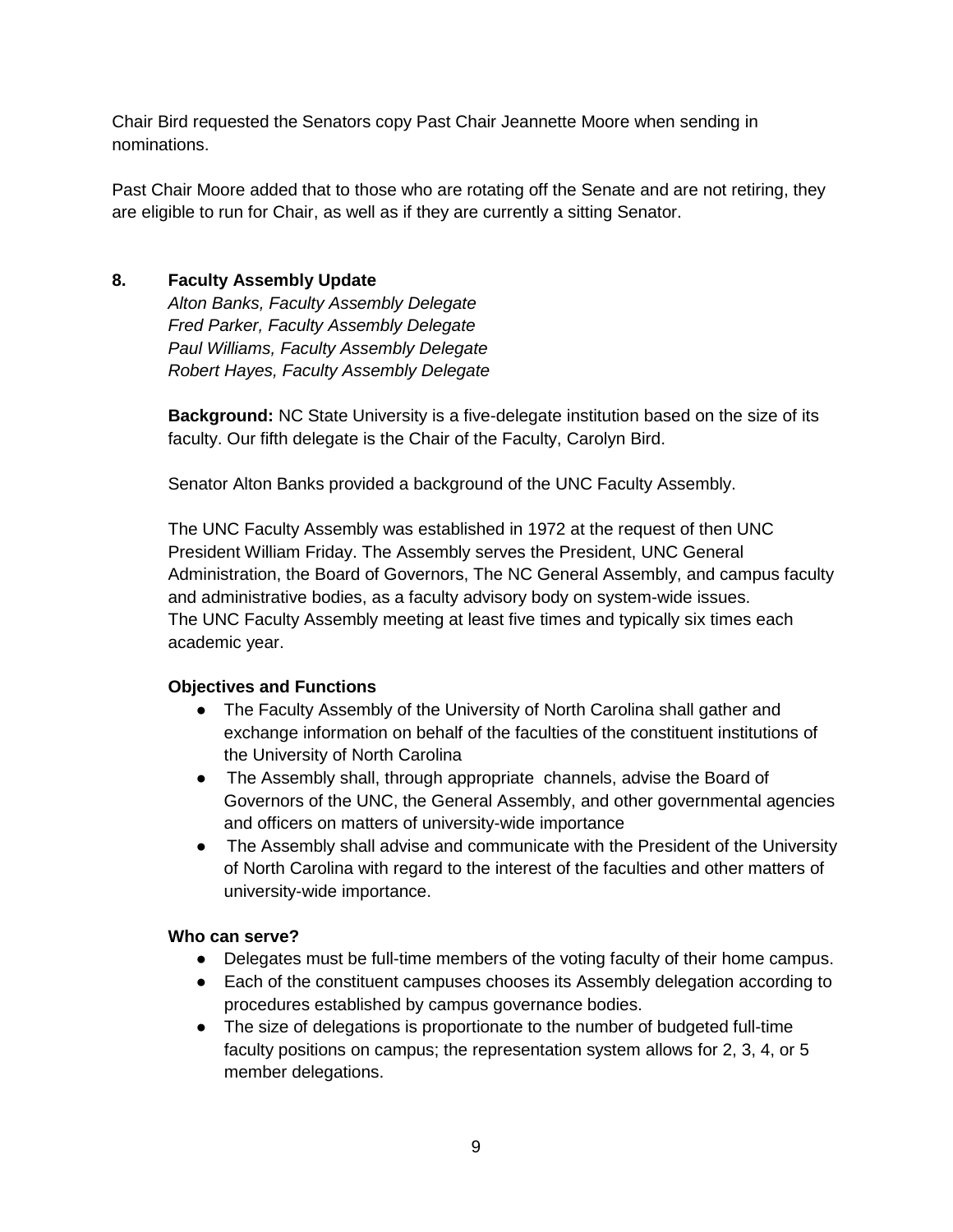● Assembly Bylaws specify that delegate length of terms be 2 or 3 years, at campuses' discretion, and require the selection of alternate delegates.

#### **NC State University Faculty Assembly Delegates and Alternates**

Alton Banks Carolyn Bird Robert Hayes Fred Parker Paul Williams Dimitris Argyropoulous (Alternate) Elizabeth Fath (Alternate) Jeannette Moore (Alternate)

# **Executives of Faculty Assembly Officers of the Assembly**

- Chair Gabriel Lugo, UNC-W
- Chair-Elect David Green, NCCU
- Vice Chair Tim Ives, UNC-CH
- Secretary Kim Cogdell-Grainger, NCCU
- Parliamentarian Jim Martin, NCSU

# **Executive Committee of Faculty Assembly**

#### **Officers & Elected Members:**

- 5 Delegate Caucus representative: Fred Parker, Agriculture & Resource Economics, NCSU
- 4 Delegate Caucus representative: Jeannie Persuit, Communications, UNC-W
- 3 Delegate Caucus representative: Kimberly Tran, Psychology, FSU
- 2 Delegate Caucus representative: Ashton Powell, Biology, NCSSM
- HMI Caucus Chair: Ralph Barrett, Music, NCCU
- At large Delegate: Lothar "Till" Dohse, Mathematics, UNC-A
- At-large Delegate: Alton Banks, Chemistry, NCSU

# **Resolutions passed (Advisory only)**

- Center for Civil Rights
- Free Speech
- DACA
- In support of UNC-GA staff—10% cut
- Letter to SACSCOC regarding violations of policies & procedures

# **Selected Issues before the Board of Governors**

- BOG Staff—specific—issue at November BOG meeting (4 4 tie)
- Possible move of UNC-GA currently dead due to cost
- Number of UNC-GA staff (roles examined by BOG, possible budget cut) (this information is in the media if Senators would like to read about it)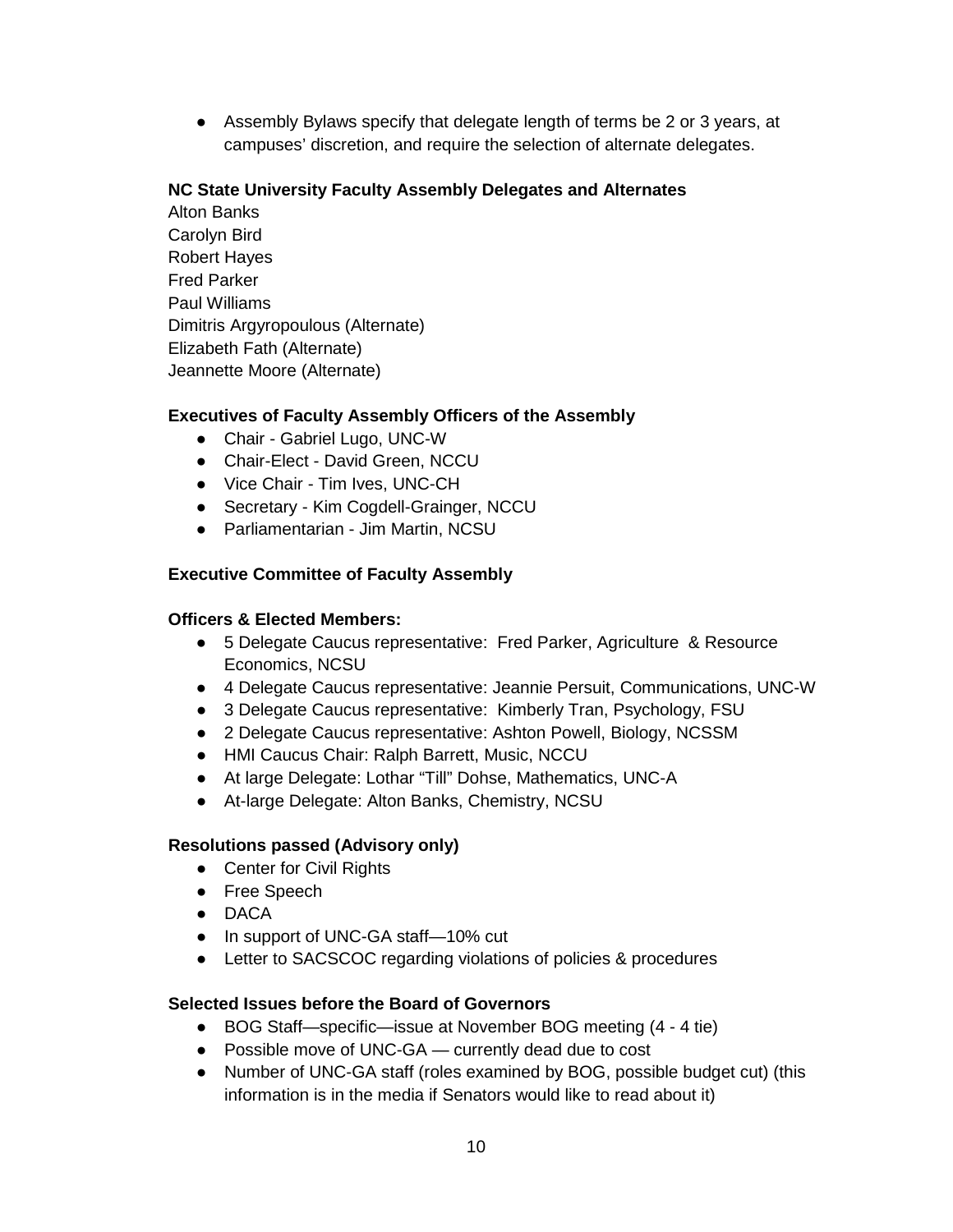- Free Speech vote in December
- Jonathan Pruitt ways to fund institutions
	- Enrollment Funding model
	- Left GA in December (he declined his position at Louisville one week before he was to report and is remaining at UNC CH as their CFO) Enrollment: Funding task force
- 120 credit hour issue
	- Cameron Howell's presentation of programs and number of SCH handout provided
	- Report of number of graduates as required by General Assembly every two years
- Transfer credits becoming an issue especially military personnel (an increasing issue and FA is making an active effort to point this out to BOG)
- Part-Way Home research programs at UNC-CH and UNC-C to investigate success of students near degree completion
- Engagement survey coming to each campus please take the time to complete
- Rebranding new GA logo coming out (actually revealed this week)

# **Upcoming Issues**

- P-16 (coordination of Pre-K, 1-12, Community College, UNC-GA)
	- List of faculty experts being compiled
- Examining Health Care costs
- Student Quality—issues of preparation for college from K-12
- Analytics—Academic Analytics discussed

# **Interest in Faculty Assembly?**

- Issues at system level: Reaction vs. planning
- Want to be a member?
	- 5 persons (2 Alternates & 3 delegates)
- Election comes soon!
- Additional Questions?

# **Questions/Discussion**

*Senator Eseryel:* So the main idea behind P-16 is standardized testing? Dr. Parker responded yes, essentially. It is public information now that that P-16 motivation is that the Board of Governors said that they wanted to have as many North Carolina citizens as possible get a college degree so they can have above average jobs, but it would have to be tied to accountability. He added that at present, they are not satisfied with any of the measures of accountability at the University level. So they want to see standardized testing all the way through the University system.

*Senator Eseryel:* Yes, because it was so successful in middle school and high school, right? (Laughter) After all the research shows it differently – it blows my mind. So if you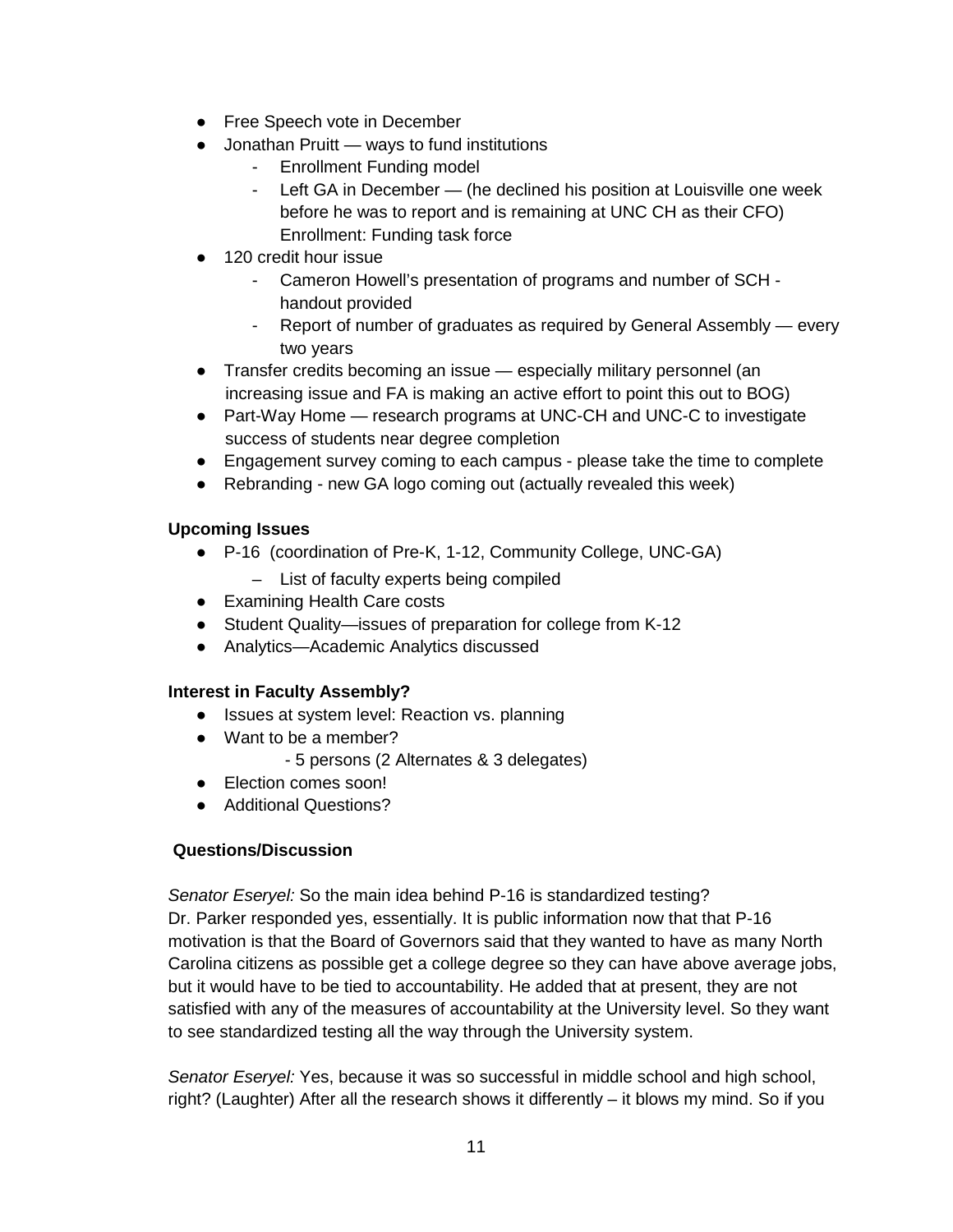don't meet their analytics, then they will come in and make decisions.

Dr. Parker responded, "The individual universities recognize this threat and they are remarkably reticent about sharing any data with the Board of Governors. The Board of Governors does have a little bit of logic and legitimacy in saying that they want to get their own information.

*Senator Eseryel:* So when you say they are compiling a list of faculty experts, does that mean that they have a say in any of this or are they compiling information in support for their thinking?

Chair Bird responded that they have asked the Chairs of the Faculty at the 17 Universities to identify teacher educators who could be a resource to General Administration as they design an evaluation of the primary grading system throughout the state. So they are looking at evaluating what's going on so that they can look at how to streamline matriculation through the system.

Dr. Parker added that it has not been decided if it will be faculty experts from North Carolina or from around the country to come in and consult.

*Senator Bykova:* Is there a listing of the standards or the kind of quality and the level of (inaudible) that are relevant to middle and high school not up to the level? Is there an understating - so it's (inaudible) ?

Chair Bird responded that this will be a part of the evaluation process – to make an assessment.

*Senator Bykova:* This is the problem with middle school and high school. In fifth grade, my son was able to do all of the tasks – we immediately realized something was wrong with the system.

Dr. Parker responded that the Board of Governors thinks that the problems are different than what the faculty think and the administration thinks.

*Senator Sederoff:* How long are we going to have this Board of Governors?

Parliamentarian Kellner responded that this issue goes back a long way. Basically, the purpose is to kick the can down the road for as long as possible and delay things. This is an old question and the issues are very complicated. The Board of Governors leave every year and this may be a long process of indoctrinating, if not educating, people about it. The more people begin to see things, the more they begin to change their points of view.